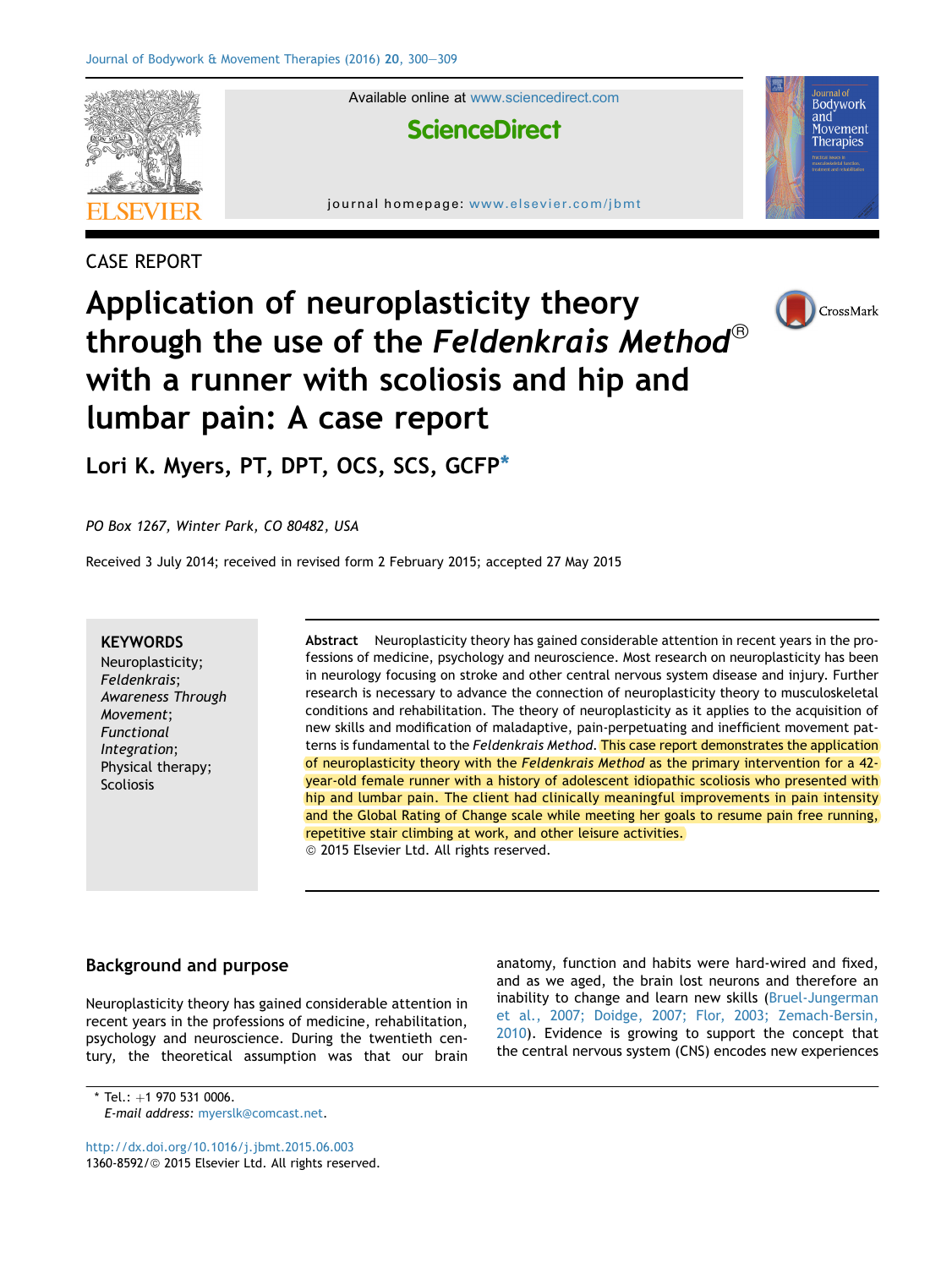and has the ability to change quickly, learn new behaviors and skills, and recover lost functions [\(Zemach-Bersin, 2010;](#page-9-0) [Flor, 2003; Kleim and Jones, 2008; Boudreau et al., 2010\)](#page-9-0). Most of the research on neuroplasticity has been in the area of neurology focusing on stroke and other CNS disease and injury, while recently evidence is emerging relating it to musculoskeletal conditions ([Boudreau et al., 2010;](#page-8-0) [Snodgrass et al., 2014\)](#page-8-0).

Neuroplasticity occurs dynamically throughout the life span with the ability of the nervous system to adapt to stimuli through regeneration and reorganization of its neuronal structure, function and connections. Neuroplasticity can be either adaptive or maladaptive where plasticity risks can result in pathology, dysfunction and chronic pain ([Cramer et al., 2011; Snodgrass et al., 2014;](#page-8-0) [Flor, 2003; Boudreau et al., 2010; Pascual-Leone et al.,](#page-8-0) [2005](#page-8-0)). Maladaptive responses such as learned non-use or disuse, compensatory movements, alterations in movement patterns, and feedback and feedforward mechanisms can be reversed through motor skill training ([Kleim and Jones,](#page-8-0) [2008; Boudreau et al., 2010; Snodgrass et al., 2014;](#page-8-0) [Pascual-Leone et al., 2005; Young and Tolentino, 2011;](#page-8-0) [van Vliet and Heneghan, 2006; Tsao and Hodges, 2008\)](#page-8-0). Task specific training with a whole functional movement, rather than a focus on specific body parts or joints, has been shown to be more effective with neurological conditions. Variety with direction, speed, and positions enhances the transfer of the training to real life [\(van Vliet and](#page-9-0) [Heneghan, 2006](#page-9-0)).

Most physical therapists do not consider neuroplasticity of the CNS in their approach to rehabilitation of musculoskeletal conditions, and instead evaluate and treat regional specific movement dysfunction, in contrast to their colleagues who work with neurological dysfunction. As neurological and musculoskeletal disciplines share information towards creation of collaborative models, application of the motor learning principles that bring about cortical neuroplastic reorganization will offer potential for more rehabilitation success for the clients with musculoskeletal impairments [\(Boudreau et al., 2010; Snodgrass](#page-8-0) [et al., 2014](#page-8-0)).

The theory of neuroplasticity for learning new skills and modifying maladaptive, pain perpetuating and inefficient habits is fundamental to the Feldenkrais Method. Although the Feldenkrais Method is one of the lesser known and researched approaches, it has been used by physical therapists and other professionals trained in the method for the recovery of clients suffering from musculoskeletal conditions [\(Hillier and Worley, 2015\)](#page-8-0).

Integral to the Feldenkrais Method is the application of the laws of physics and motion, the learning process, and the manner in which actions are discovered, similar to how children solve the challenges of the physical world to discover new movement [\(Zemach-Bersin, 2010; Ginsburg,](#page-9-0) [2010](#page-9-0)). Feldenkrais uses a model of learning showing the interrelatedness of the skeleton, muscles, CNS and envi-ronment in a non-causal circular relationship [\(Ginsburg,](#page-8-0) [2010](#page-8-0)) (Fig. 1). Application of the principles of the Weber-Fechner Law, whereby reducing the background noise of muscular effort and pain with slow small movements, improves kinesthetic and sensory acuity. Finer distinctions can then be made to facilitate awareness of



Figure 1 Feldenkrais cybernetic loop model of learning, movement and environment. Adapted from [Ginsburg, 2010.](#page-8-0)

unconscious physical organization, movement and action. Once a person can sense what they are habitually doing, the opportunity is present for new skill acquisition, changes in "faulty learning" or habits, and recovery of lost skills in spite of profound brain damage [\(Zemach-Bersin, 2010\)](#page-9-0).

The Feldenkrais Method has two modalities derived from the same theoretical basis. Awareness Through Movement (ATM ) lessons, often in a group setting, are verbally guided structured self-explorations of movement designed to bring awareness to sensations accompanying habitual movement patterns from which more efficient and effective functional movement can be learned. Each ATM is comprised of approximately 10 variations embedded with learning strategies such as constraints, speed, direction and position to promote discovery of improved functional movement. Functional Integration (FI ) is a hands-on means of gentle tactile, kinesthetic communication to facilitate awareness of habitual behaviors and movement patterns, and foster an expansion of efficient functional movement repertoire. The foundation for FI is thousands of ATM's and their variations [\(Zemach-Bersin, 2010; Buchanan and Ulrich, 2001\)](#page-9-0). Both FI and ATM have been anecdotally reported to ameliorate the complications related to scoliosis.

Adolescent Idiopathic Scoliosis (AIS) is a three dimensional curvature of the spine that surfaces around puberty, with right-sided thoracic convexities being most common. There are a number of theories, though the etiology remains unclear. Epidemiologic studies show  $1-3%$  of children between the ages of  $10-16$  will have AIS and most will not require intervention ([Weinstein et al., 2008; Parent et al.,](#page-9-0) 2005; Schlösser et al., 2014; Smania et al., 2008). For minor scoliotic curves the ratio with gender is equal, but when the severity of the curve reaches a level requiring treatment, the ratio can rise to 8:1 female to male ([Parent](#page-9-0) [et al., 2005\)](#page-9-0). Early detection is important to allow for the opportunity for conservative intervention. Screening is typically performed between the ages of  $10-12$  with the Adam's forward bend test and a scoliometer ([Weinstein](#page-9-0) [et al., 2008; Parent et al., 2005](#page-9-0)). Trunk rotation  $> 7^{\circ}$  detects nearly all curves  $>30^{\circ}$ , but also results in a high number of false positives with many unnecessary radiographs ([Parent et al., 2005\)](#page-9-0). Definitive diagnosis is made when a  $\geq$ 10 $^{\circ}$  Cobb angle is found on radiographs ([Weinstein](#page-9-0) [et al., 2008; Parent et al., 2005\)](#page-9-0). Long-term complications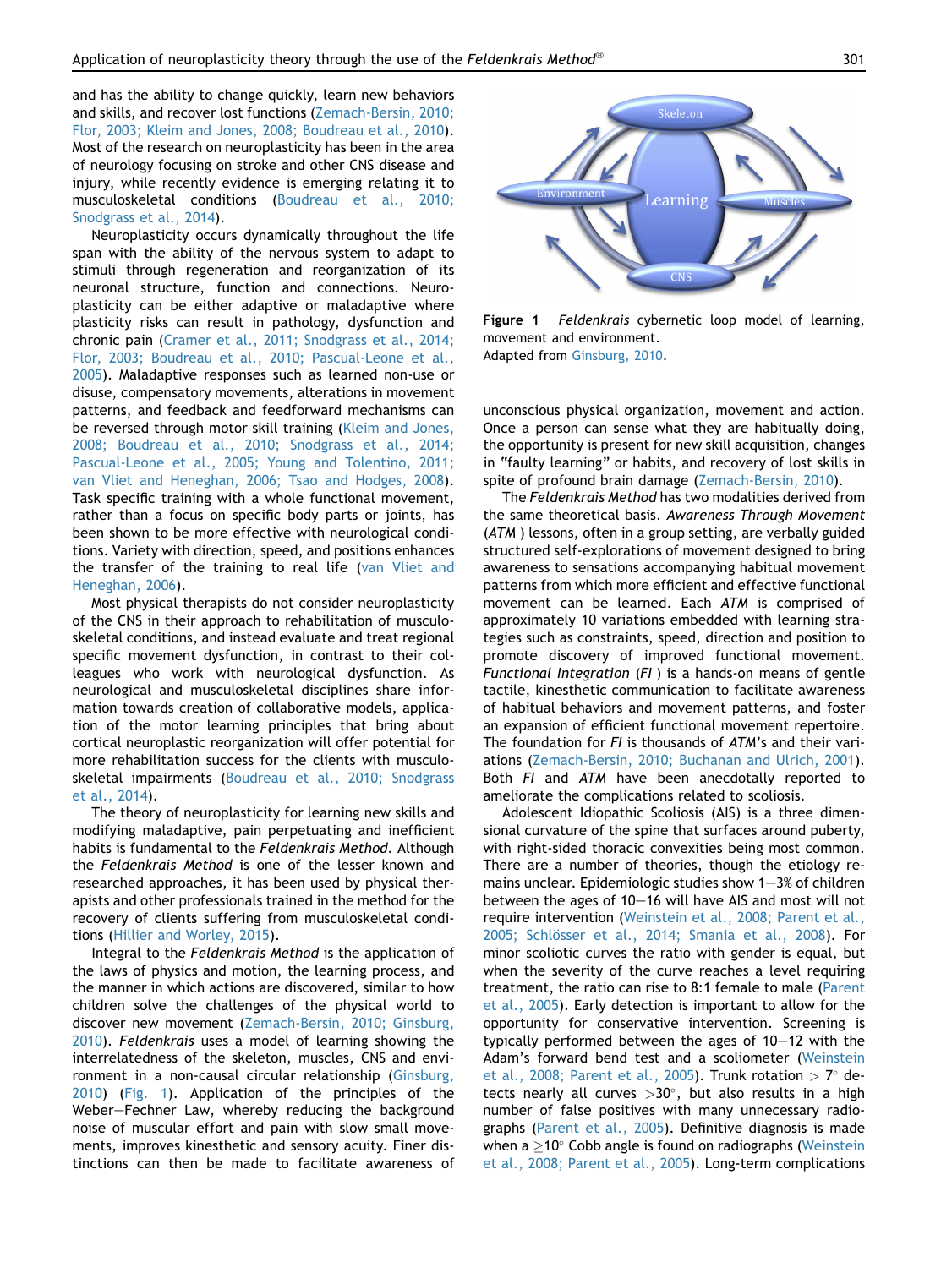with untreated AIS are curve progression, back pain, cosmetic and psychosocial concerns, and cardiopulmonary compromise [\(Weinstein et al., 2008\)](#page-9-0). Risk of curve progression can be predicted by age at onset, menarche and adolescent growth spurt  $(6-8 \text{ cm}/\text{year})$ ; presence of trunk imbalance; size  $(>30^\circ)$  and location of the apex of the curve (above T12) with a lower Risser grade  $(<1)$  relating to a worse curve progression [\(Weinstein et al., 2008; Parent](#page-9-0) [et al., 2005\)](#page-9-0).

Intervention options for AIS are observation, bracing for curves generally between 25 $^{\circ}$  and 45 $^{\circ}$  while skeletal growth is still occurring  $-$  Risser grade 0, 1 or 2 ([Weinstein et al.,](#page-9-0) 2008; Schlösser et al., 2014; Smania et al., 2008), exercises (Schlösser et al., 2014; Smania et al., 2008) and sur-gery for curves 40°—50° if still skeletally immature [\(Parent](#page-9-0) [et al., 2005](#page-9-0)). The goal with bracing and exercise is to retard curve progression [\(Negrini et al., 2008\)](#page-9-0) while surgical intervention is for correction and maintenance of the curve [\(Weinstein et al., 2008\)](#page-9-0). Research is lacking on the effectiveness and efficacy of bracing and exercise [\(Weinstein](#page-9-0) [et al., 2008; Parent et al., 2005](#page-9-0)), though a later systematic review with level 1b evidence did show that exercises reduced the curve progression and brace prescription for AIS ([Negrini et al., 2008](#page-9-0)). Considerations for invasive treatment include high cost for surgery and iatrogenic complications. Research is scarce on the management of scoliosis once skeletal maturity has been reached. This case demonstrates Feldenkrais as a successful intervention for scoliosis and the musculoskeletal sequelae that may precipitate in adulthood.

## Case description

A 42 year-old female runner with AIS experienced a gradual onset of right hip pain over the course of 4 months when she progressively increased the intensity and duration of her training from her normal runs of  $3-6$  miles to  $10-12$  miles per day, 4 days per week, in preparation for a marathon. The location of her pain was the right superior, posterior and lateral iliac crest, right upper buttock and right anterior and medial groin regions. On initial presentation she rated her pain on a numeric pain rating scale (NPRS) as a 3/ 10, with the worst pain a 9/10 "from the pounding of running", and an average 6/10 after walking or ascending and descending stairs. This pain, described as an "ache", lasted two days after each run, and forced her to abort her marathon training. Her occupation as a marketing and special events director required frequent negotiation of stairs. Leisure activity participation included running, yoga, Pilates, telemark and cross country skiing, and snowboarding with a "goofy" footed stance (right foot forward). Her running shoes were one-year old Saucony brand with about 200 miles of wear. She mostly ran on dirt trails and gravel roads facing the traffic on crowned roads. The pain forced her to suspend her program of summer activities of running, stretching, yoga and Pilates and pursue Feldenkrais to address her problem.

A school screening revealed scoliosis at 13 years old, her age of menarche. Her physician determined she had AIS with "a curve not significant enough" to warrant radiographs or intervention and she was not observed for curve

progression. In her childhood years, she reported always having good balance being active as a dancer, gymnast and swimmer. Eye-hand coordination for ball sports was reportedly not a problem, and occasionally she played tennis, softball and volleyball. There was no family history of scoliosis.

The onset of bilateral lumbar pain surfaced at the fourth visit once the hip pain had diminished. The lumbar pain, noticeable each morning, abated with her morning routine. Her favorite prone sleeping position aggravated her pain, but otherwise sleeping was not a problem.

## Review of systems

History and screening questions for all systems were negative with the exception of anemia controlled with diet and foods containing iron, and hypothyroidism controlled with medication. Onset of anemia was during her teen years and was exacerbated by her menstrual cycles and marathon training. After she gave birth to her first child, she was diagnosed with hypothyroidism. She reported an excellent quality of life. Her Patient Health Questionnaire-2 (PHQ-2) score was 0/6 and a PHQ-2 score  $>$  3 has a sensitivity of 83% and a specificity of 92% for major depression [\(Kroenke](#page-8-0) [et al., 2003\)](#page-8-0). She also took birth control pills and Omega-3's. Caffeine intake was 21 cups of caffeinated drinks per week; alcohol intake was zero to four drinks per week. She did not smoke tobacco or do street drugs. At age 17, she had a right fifth toe bunionectomy with open reduction internal fixation. She had bunions bilaterally of the fifth and first toes with greater severity on the right.

## Examination and intervention

The Feldenkrais "examination" and the intervention began simultaneously the moment the client walked through the door. As she walked, sat down, talked, and gestured her preferred movement patterns were observed. Feldenkrais interview questions were asked such as what she would like to accomplish, what she would like to be able to do better, and how she would know she had met her goal [\(Table 1](#page-3-0)). The Feldenkrais style of evaluation was blended with a physical therapy examination of physical impairments and functional abilities. See [Table 2](#page-4-0) for the examination findings and outcome measures at initial visit and upon discharge.

According to the International Classification of Functioning, Disability, and Health Model (ICF) ([Fig. 2\)](#page-5-0), the goal of physical therapy is to facilitate functional improvement for return to participation in life activities, health and quality of life. Interventions directed towards the lower levels of the model  $-$  pathology, impairment and function  $-$  could effect change and improvement at higher levels of function and participation ([Daly and Ruff, 2007](#page-8-0)). The ICF Model was used for goal setting ([Table 1\)](#page-3-0) and determining interventions ([Table 3](#page-6-0)). This model fits well with the Feldenkrais Method with the central focus and concern of the whole person and their ability to function and participate in life activities.

The FI progression addressed the most pronounced "deviations" from the "norm" as they related to her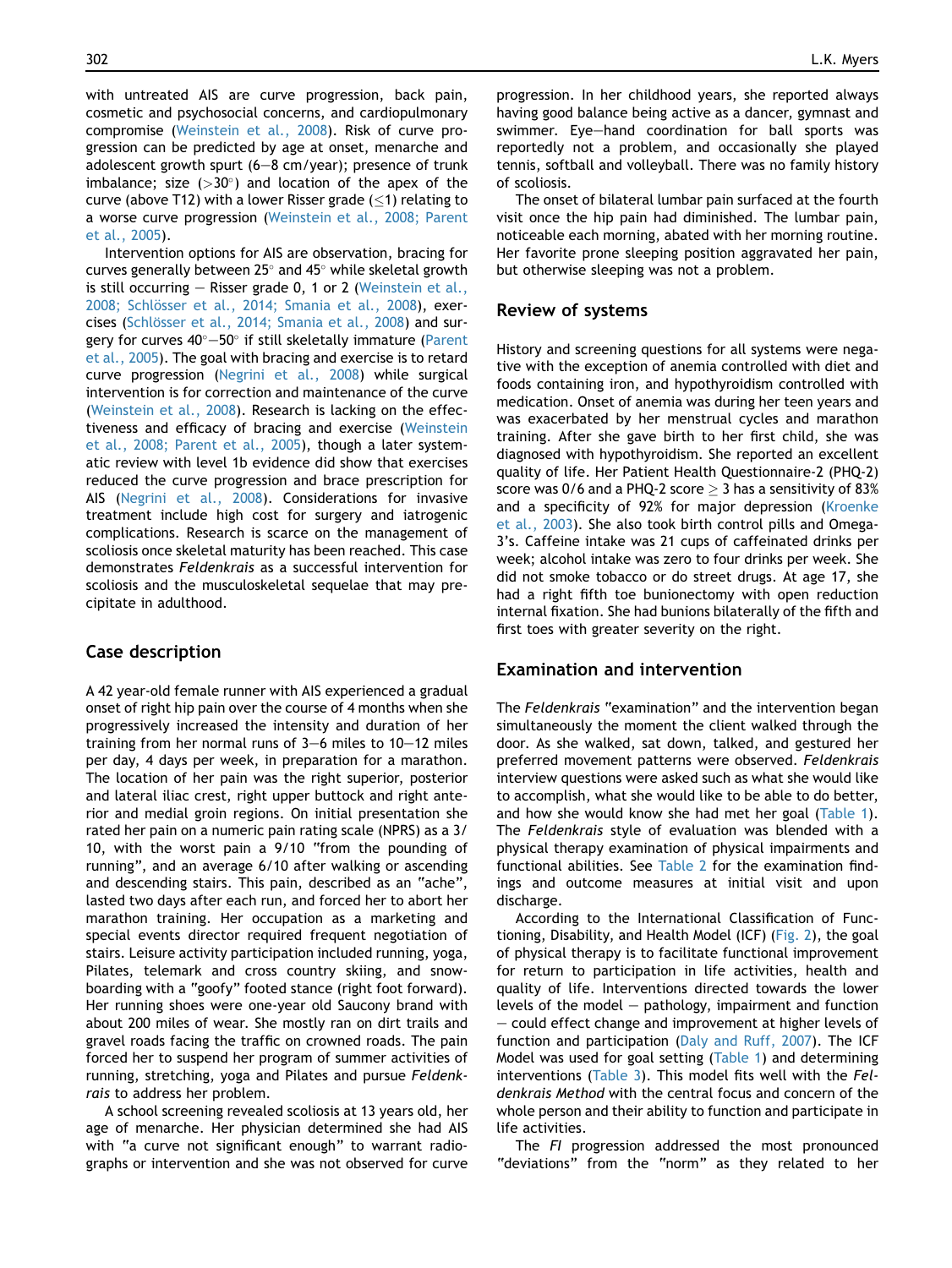<span id="page-3-0"></span>

| Goal                                                       | Type of goal (ICF model)        | Visit $#$ when goal met |
|------------------------------------------------------------|---------------------------------|-------------------------|
| Numeric Pain Rating Scale (NPRS) to 0/10                   | Impairment                      |                         |
| Lower Extremity Functional Scale (LEFS) 80/80              | <b>Function</b>                 |                         |
| Oswestry Disability Index (ODI) 0% disability              | <b>Function</b>                 |                         |
| Strength grade $4+/5$ : glut med/max, hams, trunk, scapula | <b>Impairment</b>               |                         |
| Lateral step downs: standard 8 inch step $\times$ 10 REPS  | Impairment/function             | n                       |
| Full hip hike $\times$ 10 REPS bilaterally (B)             | Impairment/function             |                         |
| Gait WNL. Walk all day at work/hike for 2 miles w/o pain   | Function/participation/activity |                         |
| Stairs: up/down 8 flights for events at work pain-free     | Function/participation/activity | 8                       |
| Running: 2/3 miles w/o pain & 3/3 miles w/o pain           | Function/participation/activity | 8/9                     |
| GROC improved to a $+6$ of $+7$ (15 point scale)           | Function/participation/activity | 9                       |

functional and life participation goals. Her unique signature movements were her gait pattern, sitting and standing postures. She habitually stood with her right lower extremity forward in ballet fourth position and approximately 70% weight on her left lower extremity with her left hand on her hip, shortened right and lengthened left ribs, and her head turned to the right with the right shoulder forward of the left shoulder. In conversation, her comfortable zone for interaction was for the person, with whom she was speaking, to stand or sit left of her center. In sitting, she was much more comfortable bearing weight on the left sitbone with her trunk and head position similar to standing. Her eyes moved easier to the left and downward, and her head turned easier to left.

With the Feldenkrais paradigm there is no set protocol to follow in developing an FI lesson plan. Taken into account were the client's unique history, experience, and nuances of her scoliosis and musculoskeletal complications. The FI lesson plan was subject to change during each visit, depending on the ongoing and concomitant evaluation and intervention observations and responses. As the client moved passively or actively during the FI lesson, continual visual and tactile "listening" observations helped guide the direction of the FI lesson. These observations included subtle shifts in sympathetic and parasympathetic nervous system activity such as an alteration in the quality of the client's breathing or movement, changes in muscle tonus or guarding, and other signals of ease and comfort versus anxiety and fear.

Distinctions between the easy and difficult patterns of movement were also part of the determination of progression of FI lessons and functional movement themes. The directions of ease and her "deviations" were exaggerated to help her kinesthetically sense and clarify her habit patterns. Directions in which she couldn't move easily were never forced. Later, new ways to move were gently introduced in directions of prior challenge, with greater ease and fluidity. During visit three, side bending in relation to weight shifting was addressed. Initially side bending to the left was very difficult and easy to the right, congruent with her scoliotic curves. During FI, the right side bending bias was exaggerated and became even more pronounced. Subsequently, the possibility and ease of side bending to the left spontaneously emerged. Through enhanced kinesthetic recognition of her habit pattern, learning had taken place. Before and after session gait observation showed a significant improvement in shock absorption without "pounding" and collapse during each right side stance phase. Constraint strategies such as a novel position that limited unwanted movements, suggesting new movement options, and a shift away from painful movement habits, were utilized. Some of the significant elements for learning in the Feldenkrais paradigm were applied such as exploration, intention, variation (speed, position, direction), novelty, making mistakes, reduction of effort, functional significance, whole versus parts, brief rest periods and visualization. [Table 3](#page-6-0) Interventions shows the FI lesson plan, other physical therapy treatments, client response to the interventions and the home exercise program (HEP) progression.

This client was seen for nine 1-h long visits over a 10 week period. The first two weeks she was seen once per week. Due to slower than anticipated reduction in subjective pain reporting, the frequency was stepped up to twice per week for the next week, and the remaining five visits were tapered down over the last seven weeks. The primary intervention in the clinic was FI. Learned concepts were reinforced with repetition and self-exploration through an ATM format in an individualized written HEP, later executed from memory ([Table 3\)](#page-6-0). The HEP frequency was daily and the number of repetitions per variation within the ATM started at five in the first two visits and progressed up to 20 repetitions in the later visits. A new ATM was taught each visit, although only one ATM was practiced daily at home on a rotating basis. The instruction was to take brief rests of 10-30 s or more as needed to free her attention, do the movements small enough to not go into pain, find the lightness and ease of the movement, while continually identifying and reducing effort. Any temptations to stretch or find the barrier of the movement were avoided. By the fourth visit, she demonstrated the ability to do the ATM's with a quality that satisfactorily met those instructions.

#### **Outcomes**

The client's rehabilitation goals (Table 1) of return to running three miles without hip pain, ascend and descend eight or more flights of stairs at work without difficulty, and return to yoga and Pilates classes were met. Several standardized outcome tools were used to measure the effectiveness of the interventions. See [Table 2](#page-4-0) for a comparison of initial and final visit status for self-report outcome tools,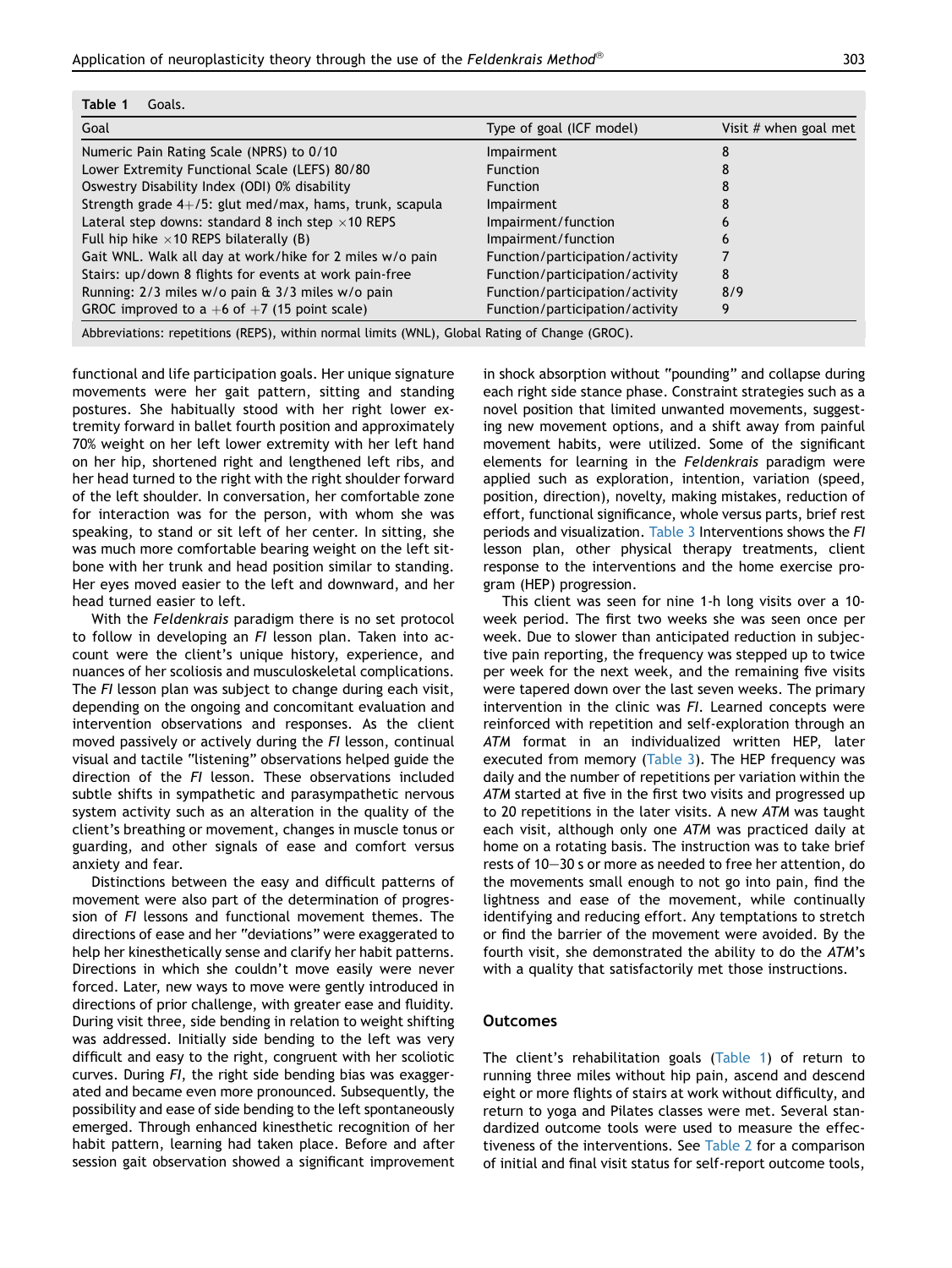#### <span id="page-4-0"></span>Table 2 Examination findings and outcomes measures.

| Test/outcome measure                                                         | Initial findings                                                                                                                                                                                                             | Discharge findings                                                                                                                             |
|------------------------------------------------------------------------------|------------------------------------------------------------------------------------------------------------------------------------------------------------------------------------------------------------------------------|------------------------------------------------------------------------------------------------------------------------------------------------|
| Numeric Pain Rating Scale (NPRS)                                             | Best: 3, worst: 9, average: 6/10                                                                                                                                                                                             | Hip: 0; low back 0, worst: occasional 3/10 in a.m.,<br>resolves w/in 2 min when out of bed.                                                    |
| Lower Extremity Functional Scale (LEFS)                                      | 74/80                                                                                                                                                                                                                        | 80/80                                                                                                                                          |
| Oswestry Disability Index (ODI)                                              | $4/50 = 8\%$ disability (administered visit #4)                                                                                                                                                                              | $50/50 = 0\%$ disability                                                                                                                       |
| Global Rating of Change (GROC)                                               |                                                                                                                                                                                                                              | $+6/7$ = "A great deal better"                                                                                                                 |
| Lumbar range of motion                                                       | FWB 75% + pain OP, +pain return to neutral;<br>BWB 30% $+$ pain at end range; unable to reverse low<br>lumbar curve, +pain OP; R SB limited + pain<br>OP; L SB w ease -pain OP.                                              | WNL in all directions and no pain with OP.                                                                                                     |
| Hip passive range of motion (PROM)/shoulder<br>active range of motion (AROM) | PROM: L hip WNL, R + tone/guarding in R hip muscles/resists<br>movement in all directions.<br>Shoulder flexion AROM: R 158°, L 148°.                                                                                         | No guarding, free to move in all directions B<br>Shoulder flexion 175° B                                                                       |
| Adam's Forward Bend Test                                                     | Mild L upper T spine rib hump, R mod/severe<br>mid/low T spine. (Scoliometer unavailable)                                                                                                                                    |                                                                                                                                                |
| Strength - Manual Muscle Test                                                | UE's/LE's gr. 5 except glut max/med/hams R gr. $3 +$ and<br>L gr. 4, back ext/abdominals gr. 4, Lower trap R gr. $3+$ , L gr. 4-.                                                                                            | Glut max/med and hams/back ext/abdominals<br>gr. 5 B, Lower traps R gr. 5, L gr. $4+$ .                                                        |
| Single leg stance/balance with challenges                                    | L LE $-$ excellent $-$ stands tall (skeletally aligned)<br>R LE $-$ fair $-$ SB's in Lumbar spine, slight $+$ Trendelenburg                                                                                                  | B SL stance - excellent. Quiet, tall stance,<br>skeletally aligned.                                                                            |
| Gait                                                                         | & hip adduction, toe flexion to grip, sway and arm movement.<br>Hard impact heel strike/collapses w downward vertical<br>displacement/shorter stride on R. Little to no pelvic,<br>spinal movement or arm swing except R arm | Fluid gait, even stride/cadence. Min/no vertical<br>displacement of head R:L stance phase.<br>Pelvis moves all 3 planes. Arm swing $B -$ still |
|                                                                              | excessive posterior movement.                                                                                                                                                                                                | a little more R posterior arm swing than L.                                                                                                    |
| Posture                                                                      | R ilium $\sim$ 4 cm $\cdot$ ; L shoulder $\sim$ 5 cm $\cdot$ ; L earlobe $\cdot \sim$ 1.25 cm;<br>Flat T and L spine;<br>Space between 12th rib and iliac                                                                    | R:L ilium even, L shoulder $\sim$ 1 cm $\ast$ . Earlobes level.<br>Space between 12th rib and<br>iliac crest $\sim$ 2 finger widths B.         |
|                                                                              | crest R, 1 finger width, L $2^1/2-3$ finger widths. Mild pronation B.                                                                                                                                                        |                                                                                                                                                |
| Pelvic obliquity/flexion and extension<br>dysfunctions of spine              | L pube *; L anterior innominate, left on right rotated sacrum;<br>R upslip; extended sacral base; L3 FSRL, T8 FSRR $+$ pain to palpation;<br>T2 FSRL; T11 ESRL, T4 ESRL.                                                     |                                                                                                                                                |
| Leg length                                                                   | LLE .5 cm longer than RLE (ASIS to inferior medial malleolus)<br>supine & sitting.                                                                                                                                           |                                                                                                                                                |
| Mobility testing of spine                                                    | PA general hypomobility in thoracic spine and<br>especially T4, T8, T12, L1                                                                                                                                                  |                                                                                                                                                |
| <b>Stairs</b>                                                                | R Hip pain going up/down 1 step                                                                                                                                                                                              | Unlimited stairs $(8 + \text{flights})$ at work<br>for events                                                                                  |
| Dermatomes, myotomes, reflexes                                               | All WNL B LE                                                                                                                                                                                                                 | WNL B                                                                                                                                          |
| Hip scour/SI joint compression-distraction/sign Negative B<br>of the buttock |                                                                                                                                                                                                                              | Negative B                                                                                                                                     |

Abbreviations: forward bending (FWB), backward bending (BWB), overpressure (OP), side bending (SB), upper extremity (UE), lower extremity (LE), bilateral (B), single leg (SL), right (R), left (L), lumbar 3 (L3), flexed sidebent rotated left (FSRL), flexed sidebent rotated right (FSRR), thoracic 2 (T2), thoracic 11 (T11), extended sidebent rotated left (ESRL), thoracic 4 (T4), posterioreanterior (PA), within normal limits (WNL), sacroiliac (SI).

L.K. Myers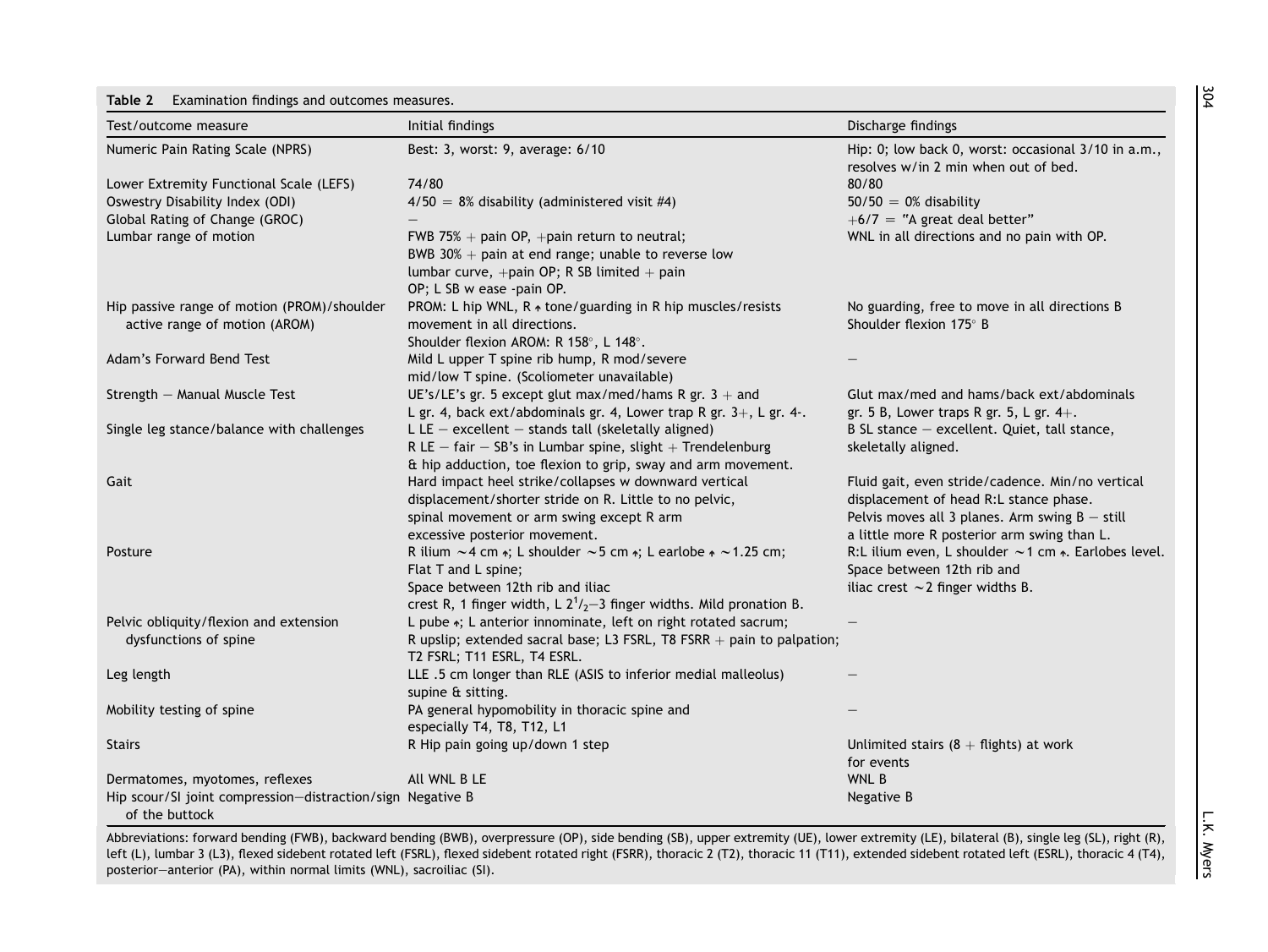<span id="page-5-0"></span>

Figure 2 ICF model. International Classification of Functioning, Disability, and Health Model (ICF). Adapted from [Jette, 2006.](#page-8-0)

impairment and functional findings. On an 11-point NPRS, baseline pain in her hip was 9/10 at its worst and was 0/10 at discharge. The minimum clinical important difference (MCID) is two points [\(Childs et al., 2005\)](#page-8-0). At discharge, her low back pain was 0/10 except for occasional 3/10 upon waking in the morning that resolved within  $1-2$  min of movement. The Lower Extremity Functional Scale score improved from 74/80 to 80/80 with the client below the MCID of 9 points (90% CI) ([Binkley et al., 1999](#page-8-0)). The Oswestry score improved from 4/50 to a 0/50 and the reported range of MCID has been between 4 and 10.5 points with the consensus of 10 points improvement to be clinically significant [\(Vianin, 2008](#page-9-0)). The 15-point Global Rating of Change was rated "a great deal better" or  $+6$  of  $+7$ , which is considered a large change (scale of small, medium and large) [\(Abbott and Schmitt, 2014](#page-8-0)) and the meaningful improvement is  $\geq +5$  or deterioration is  $\leq -5$  on a 15-point scale [\(Kamper et al., 2009\)](#page-8-0).

## **Discussion**

The theory of neuroplasticity supports the interplay between the CNS and the musculoskeletal system. The melding together of the neurophysiological and the biomechanical approaches has been advocated for a more global systemic functional rehabilitation approach to scoliosis [\(Smania et al., 2008](#page-9-0)). The term "neuromusculoskeletal" more accurately describes the importance of multi-system integration and neuroplasticity within the domains of orthopedic and sports physical therapy. The Feldenkrais methodology used with this client demonstrates a "neuromusculoskeletal" approach.

The global transformation in the quality of movement, the resolution of pain and the improvement in functions of walking, stair climbing and running, with successful return to life activities of work and leisure, support the success of Feldenkrais as a viable intervention. From a Feldenkrais perspective, the cooperation of the whole system is essential in optimal function and movement; when any one part does more than it's share of the work, there is likely to be a breakdown, overuse and/or pain. The "spinal engine" concept proposed that combinations of two or three planes of motion combined together on the spine induce an axial torque sufficient to drive the pelvis, in contrast to the traditional model that suggested the lower extremities are the driving force for locomotion [\(Gracovetsky and Iacono,](#page-8-0) [1987](#page-8-0)). Initially with ambulation, this client with scoliosis exhibited very little to no spinal or pelvic movement with significant jarring through the right hip and spine. Upon discharge, her entire spine and pelvis functioned together fluidly, as demonstrated in a video of a man born without limbs who ambulates gracefully ([Gracovetsky, 1998\)](#page-8-0). With global integration of function of her whole system, the assumption was that learning and neuroplastic changes had taken place.

The progression of improvement with this client was much like the two steps of plasticity, as illustrated in a study of learning and skill acquisition of a five-finger exercise on the piano [\(Pascual-Leone et al., 2005](#page-9-0)). The first step is the unmasking of existing connections, which is a flexible, short-term modulation of existing pathways with more transient initial changes ([Doidge, 2007; Pascual-Leone](#page-8-0) [et al., 2005; Young and Tolentino, 2011; Bruel-Jungerman](#page-8-0) [et al., 2007](#page-8-0)). The second step resulted in longer-term structural changes, although not fixed or hardwired in the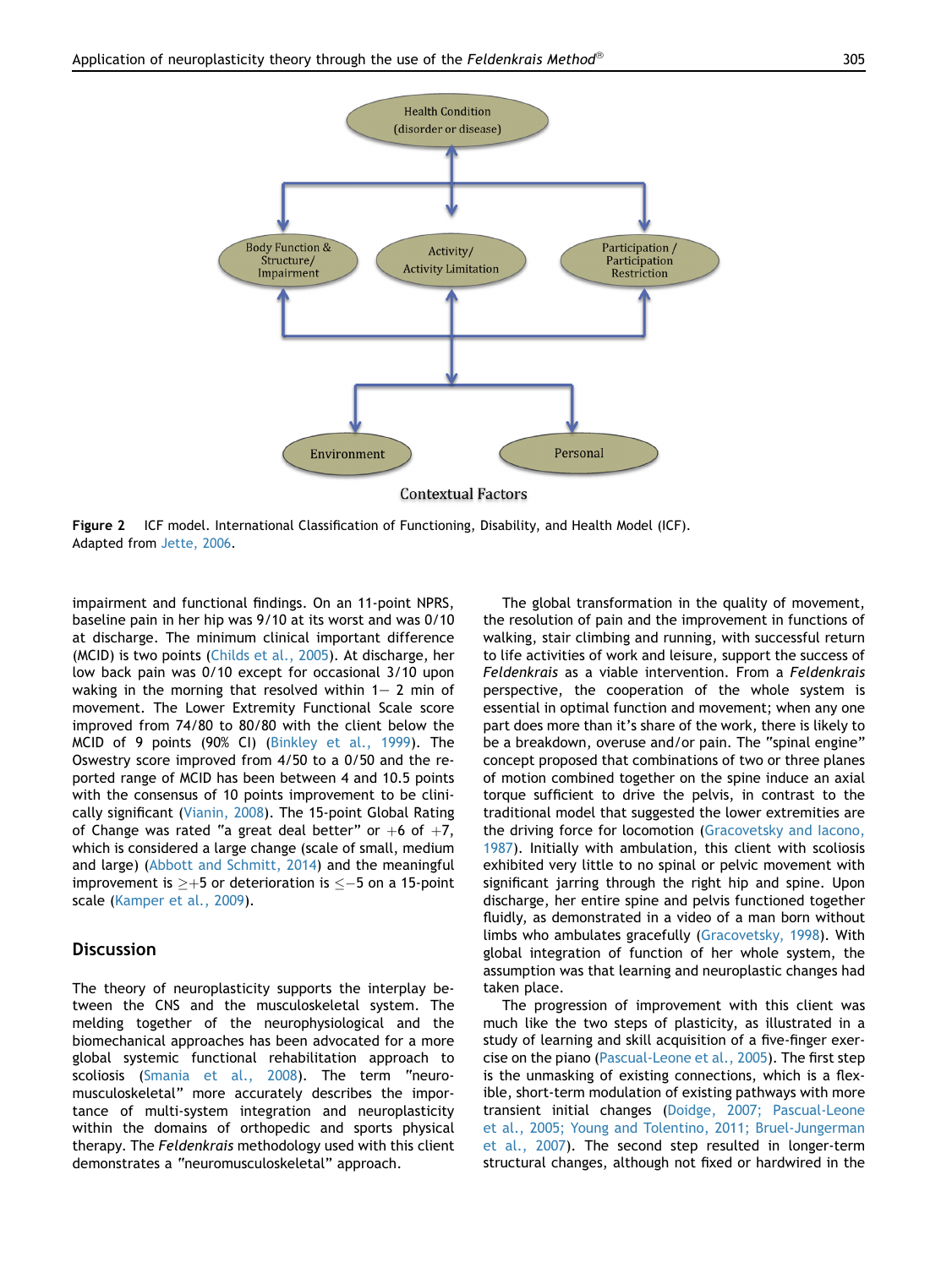<span id="page-6-0"></span>

|                | Visit Focus of Feldenkrais <sup>®</sup> FI lesson                                                                                                                                                                                                                                                                                                             | Position                                                                                 | Changes following FI                                                                                                                                                                                                                                              | Other treatments                                                                                                                                                              | Home program                                                                                                                                                  |
|----------------|---------------------------------------------------------------------------------------------------------------------------------------------------------------------------------------------------------------------------------------------------------------------------------------------------------------------------------------------------------------|------------------------------------------------------------------------------------------|-------------------------------------------------------------------------------------------------------------------------------------------------------------------------------------------------------------------------------------------------------------------|-------------------------------------------------------------------------------------------------------------------------------------------------------------------------------|---------------------------------------------------------------------------------------------------------------------------------------------------------------|
| $\mathbf{1}$   | Articulate spine for more options of<br>spinal movement primarily in sagittal<br>plane and to attenuate shock w/gait.<br>Lengthening the spine to reduce curves.<br>Importance of breath for efficient motion                                                                                                                                                 | Supine                                                                                   | Smoother gait w softer impact on<br>R side. Less discrepancy in<br>vertical displacement R:L w gait.                                                                                                                                                              | PT examination<br>Education on caffeine<br>intake.                                                                                                                            | ATM: bridging<br>alternating with<br>upper body<br>articulation of spine.                                                                                     |
| $\overline{2}$ | Connect 6 cardinal directions of movement<br>from pelvis thru the spinal column to the<br>head for efficiency of<br>walking, running & for shock absorption.<br>Lengthening the spine to reduce curves.<br>Weight shift in supine, sit and stand.                                                                                                             | Supine<br>Sitting<br>Standing                                                            | Pelvic clock initially was easier<br>L upper quadrant. All 4 quadrants<br>became easier. Pain decreased<br>from 6 to 4/10 during session.<br>Not running to rest hip.                                                                                             | Gluteus med/max<br>strengthening.                                                                                                                                             | ATM: pelvic clock.<br>PT: lateral step<br>downs R 2 ins.,<br>L 4 ins., hip hike,<br>side step ladder<br>progression                                           |
| 3              | Side bending and differentiate movement<br>of shoulders and pelvis. Weight shift in<br>sidelying, sit and stand.<br>First exaggerate ease of R SB in frontal<br>plane with a subsequent transfer of learning<br>to SB with more ease<br>on L. Improving R SB resulted in a<br>release of shortened structures on R and<br>shoulder heights became more equal. | Sidelying<br>Sitting<br>Standing                                                         | Ran up/down many flights of stairs<br>for work event w/pain 1/10. Initial<br>ease SB spine to R became easier also to<br>L. L shoulder decreased from $2^{1/2}$ inches<br>to $\frac{1}{2}$ inch higher than R. SL stance on R<br>steadier and skeletally stacked. |                                                                                                                                                                               | ATM; side bending in<br>sidelying.<br>PT: incrementally<br>increase walking to<br>30 min over 1 week.                                                         |
| $\overline{4}$ | Explore rotation of spine/pelvis with<br>arm circles related to contralateral trunk<br>movement/arm swing in walking.<br>Use of twist to lengthen spine.<br>"Spinal Engine" concept for<br>functional use of the trunk in walking.                                                                                                                            | Sidelying<br>Walking                                                                     | Arm circles easier w L arm.<br>More length of spine noted in standing<br>with a reduction of side bending and<br>rotation of her scoliotic curves. New c/o<br>lumbar pain 3/10 + 2/10.                                                                            | ME for pelvic obliquity<br>and flexion and extension<br>spinal dysfunctions.                                                                                                  | ATM: arm circles in<br>sidelying.<br>PT: daily walks for<br>45 min.-focus on arm<br>swing                                                                     |
| 5              | Flexion of spine for resilience with gait.<br>Lengthen spine from hip, LE's, UE's<br>and head.                                                                                                                                                                                                                                                                |                                                                                          | Walking more comfortable & fluid.                                                                                                                                                                                                                                 | Begin light jog/shock<br>absorption on mini tramp.                                                                                                                            | ATM: flexion<br>combos-1 hand on<br>knee, other hand<br>behind head                                                                                           |
| 6              | Transmission of force through each LE for<br>shock absorption in walking and running.<br>Interplay between mobility, shock<br>absorption and stability in spine and to<br>find center/spine on foam roller. Relate breath<br>to fluid movement. Strategies<br>for attenuation of ground reaction<br>forces for walking.                                       | Supine<br>Supine $-$ with spine<br>longitudinally on roller. through the RLE.<br>Walking | Transmission of force through LLE,<br>pelvis and spine is clearer than<br>Pain 2 in R hip and lumbar area<br>only w jog, not walk and didn't last<br>after she finished jog intervals.                                                                            | Intervals of walk 5 min,<br>light jog 1 min for 30 min. push/pull w/feet.<br>Educate $-$ new shoes,<br>vary running surface/<br>$direction - crowned$<br>gravel roads/trails. | $ATM$ : oscillating $-$<br>ATM/PT: rhythmic<br>stabilization $-$ foam<br>roller. PT:<br>Incrementally $\ast$ jog<br>intervals/* walk<br>intervals for 40 min. |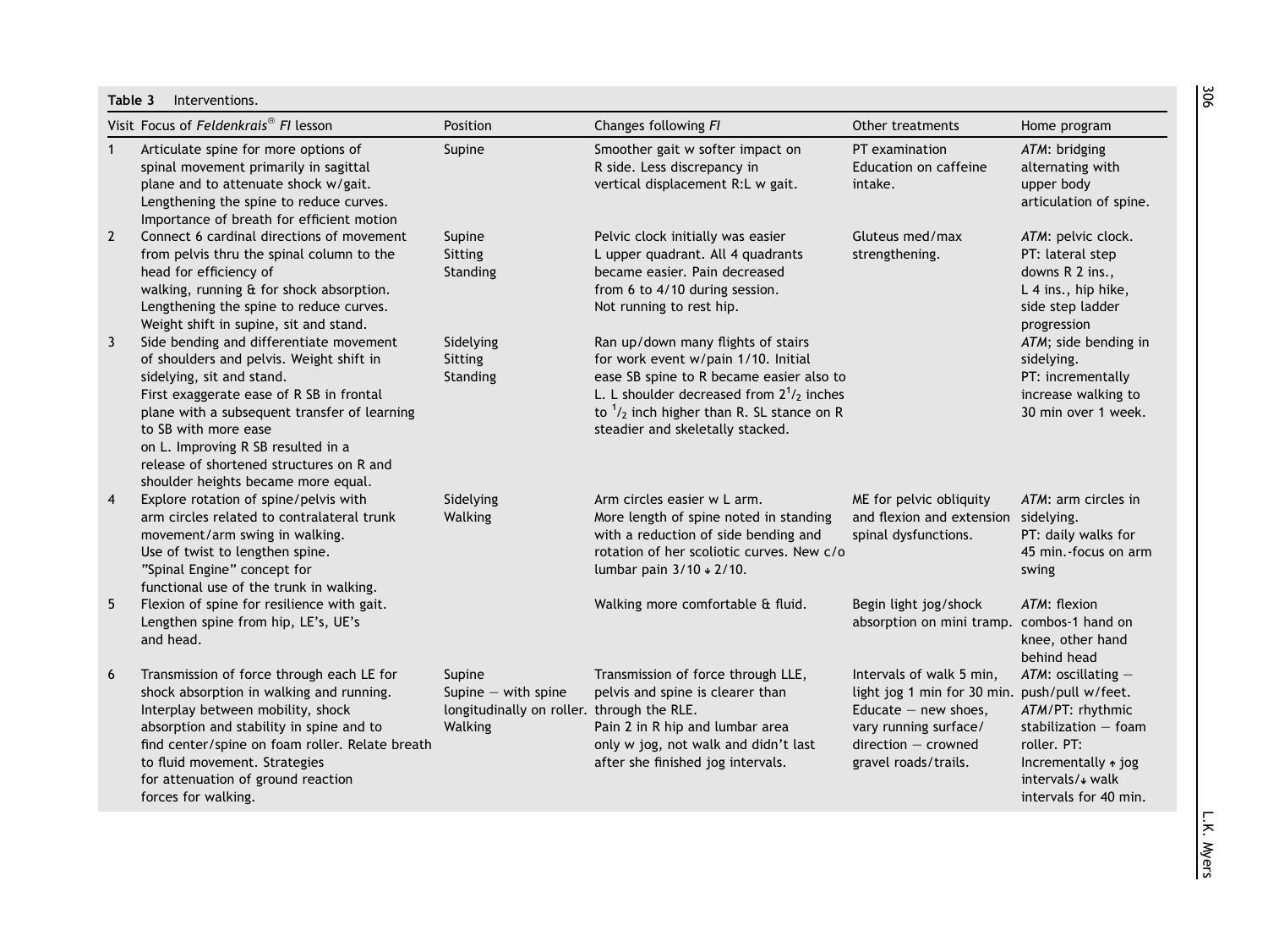| 7 | Diagonal connection between shoulder<br>and hip. Contralateral movement of shoulder<br>and hip in gait.<br>Established new options of organization<br>over her R LE<br>in weight bearing.<br>"Spinal Engine" concept for functional<br>use of the trunk in walking/running.                                                                                                                                                                                | Supine<br>Standing<br>Walking                    | Pain 0 at the end<br>of the visit. No pain with 40 min<br>walk-jog intervals.                                                                                                                                                                                     | ATM: 4 Corner's<br>lesson in both flexion<br>then extension<br>PT: $\uparrow$ intensity jog/run,<br>↓ walk intervals 40 min.                                                                              |
|---|------------------------------------------------------------------------------------------------------------------------------------------------------------------------------------------------------------------------------------------------------------------------------------------------------------------------------------------------------------------------------------------------------------------------------------------------------------|--------------------------------------------------|-------------------------------------------------------------------------------------------------------------------------------------------------------------------------------------------------------------------------------------------------------------------|-----------------------------------------------------------------------------------------------------------------------------------------------------------------------------------------------------------|
| 8 | Kinesthetic awareness of organization<br>of head/eyes related to her habitual<br>functional movement patterns.<br>Clarified LE/pelvis/spinal skeletal bones<br>tactilely and various combinations of use<br>of eyes related to spinal movements.<br>Refine R LE weight bearing strategies.<br>Explored ipsilateral/diagonal connections<br>More strategies for attenuation of ground<br>reaction forces for walking/running.                               | Supine Sitting<br>Standing<br>Walking<br>Running | LEFS 80/80. No pain after<br>walk/run. ODI $0/50 = 0\%$ disability.<br>Up/down many stairs at work for event.<br>Balance on R leg now w/o<br>collapse - stays skeletally stacked.<br>Lateral step downs 8 ins. B.<br>Ran 2 miles 0 pain $\times$ 2 the past week. | ATM: eye clock nod<br>in supine<br>Sitting $-$ continue<br>nod and add spinal<br>rounding and arching<br>PT: run 1.5 miles,<br>walk 5 min, run 1.5<br>miles w/warm-up/<br>cool-down 10 min of<br>walking. |
| 9 | Fine tune postural sway for equilibrium<br>w crossed leg strategy to draw attention/create<br>novelty/"confuse" the<br>nervous system and encourage new<br>neural pathways to develop new habits.<br>Optimal organization of center of gravity<br>over the base of support for effective weight<br>shifting over each stance LE.<br>Organization of eyes, ears/vestibular,<br>proprioceptive, tactile for equilibrium.<br>Feedback/feedforward strategies. | Standing                                         | Returned to running 3 miles/day,<br>4 days per week. Glut max/med gr.<br>5. Lateral step downs 8 ins. B.<br>Hip hiking B 20 repetitions.<br>Ran 2 & 3 miles with 0 pain.                                                                                          | ATM: Stand weight<br>shift w feet parallel<br>and w feet crossed.<br>PT: Progress to<br>running 4-5 miles/<br>day, 4 days/wk.                                                                             |

Application of neuroplasticity theory through the use of the Feldenkrais Method Application of neuroplasticity theory through the use of the Feldenkrais Method®

Abbrev: FI: Functional Integration, right (R), left (L), Awareness Through Movement (ATM ), physical therapy (PT), muscle energy (ME), LE LEFS ODI — see [Table](#page-3-0) 1.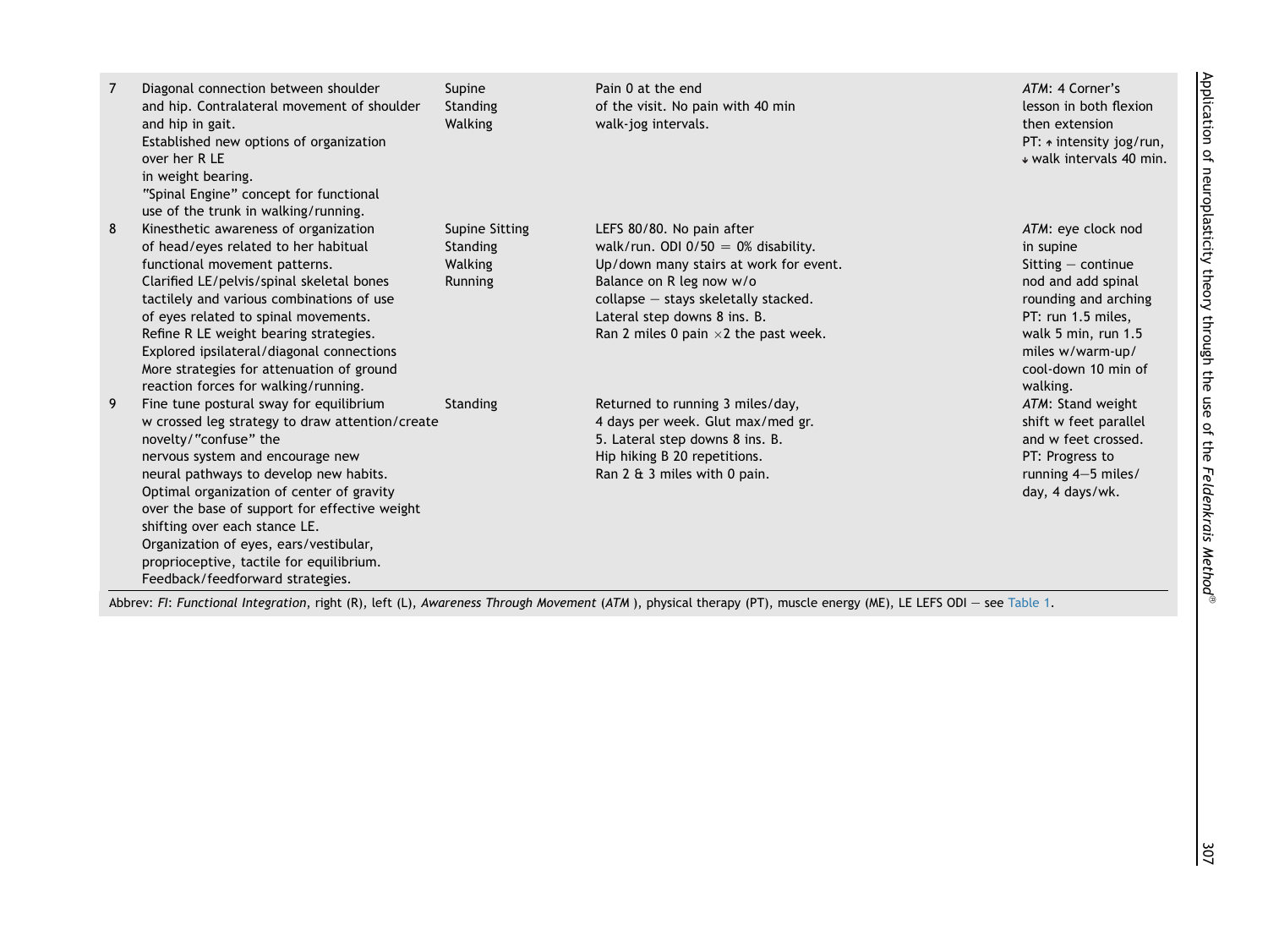<span id="page-8-0"></span>cortical networks, as the skills became overlearned and automatic, and the new skills were established (Doidge, 2007; Pascual-Leone et al., 2005; Bruel-Jungerman et al., 2007). Brief rest periods between variations in FI and ATM were important to freshen the client's attention to allow for learning. This may also be related to offline learning of a skill that is noted to occur after a motor skill training session or during sleep. Offline learning facilitates the progress from the fast stage of motor acquisition considered to be the functional plastic changes to the slow stage of learning resulting in CNS structural changes (Doidge, 2007; Dayan and Cohen, 2011).

In consideration of the economic pressures of visit numbers, we contemplated discharge following the seventh visit. Instead we opted to continue two more visits primarily because she had not completely met her goal of pain-free running. In retrospect, this may have provided more time for the second stage of learning and sustainability of the movement habit changes she had realized. One and two years after discharge, the client verbally reported extreme satisfaction with her continued ability to perform all activities pain-free.

#### Limitations

The efficacy and effectiveness of the Feldenkrais Method in the treatment of neuromusculoskeletal conditions such as those with scoliosis requires further research [\(Zarzycka](#page-9-0) [et al., 2009; Hillier and Worley, 2015; Buchanan and](#page-9-0) [Ulrich, 2001\)](#page-9-0). There are two randomized controlled trials, with some relationship to aspects of this case, where significant improvement with Feldenkrais ATM was exhibited compared to the control group that received physical therapy; one study in muscle lengthening of the hamstrings without stretching ([Stephens et al., 2006\)](#page-9-0) and the other in a reduction in neck and shoulder complaints and disability with leisure activities [\(Lundblad et al., 1999](#page-9-0)). There are many studies from which we can extrapolate the theory of neuroplasticity from the neurological realm to musculoskeletal rehabilitation (Boudreau et al., 2010; Young and Tolentino, 2011; Cramer et al., 2011; Pascual-Leone et al., 2005; Tsao et al., 2010). Without assessments such as cortical mapping, it is not possible to know what cellular, chemical, or neurological changes actually occurred within this client's CNS over the course of care [\(Tsao et al., 2010;](#page-9-0) [Pascual-Leone et al., 2005; Young and Tolentino, 2011;](#page-9-0) [Boudreau et al., 2010](#page-9-0)). Even with resolution of pain, full return to functional activities, and clinically observable improvement, pre and post intervention radiographic studies would have been useful for validation of the structural improvements of the scoliotic curves and pelvic obliquity.

Rehabilitation efforts that facilitate learning and the neuroplasticity capabilities of the CNS have the greatest potential for success in the rehabilitation of neuromusculoskeletal conditions. This case and the sequelae of movement inefficiencies and musculoskeletal problems related to scoliosis and overuse demonstrate the successful application of neuroplasticity theory and the learning process through the use of the Feldenkrais Method.

## Acknowledgments

Thank you to my professor Kerstin Palombaro, PT, PhD, CAPS and my colleagues Jody Coluccini, PT, DPT, Lawrence Sandberg, PT, DPT and Craig Sather, PT, DPT, MDT Cert for their time and critique of this case report.

#### References

- [Abbott, J.H., Schmitt, J., 2014. Minimum important differences for](http://refhub.elsevier.com/S1360-8592(15)00157-6/sref1) [the patient-specific functional scale, 4 region-specific outcome](http://refhub.elsevier.com/S1360-8592(15)00157-6/sref1) [measures, and the numeric pain rating scale. J. Orthop. Sports](http://refhub.elsevier.com/S1360-8592(15)00157-6/sref1) [Phys. Ther. 44 \(8\), 560](http://refhub.elsevier.com/S1360-8592(15)00157-6/sref1)-[564.](http://refhub.elsevier.com/S1360-8592(15)00157-6/sref1)
- [Binkley, J.M., Stratford, P.W., Lott, S.A., Riddle, D.L., 1999. The](http://refhub.elsevier.com/S1360-8592(15)00157-6/sref2) [lower extremity functional scale \(LEFS\): development, mea](http://refhub.elsevier.com/S1360-8592(15)00157-6/sref2)[surement properties and clinical application. Phys. Ther. 79,](http://refhub.elsevier.com/S1360-8592(15)00157-6/sref2)  $371 - 383.$  $371 - 383.$  $371 - 383.$
- [Boudreau, S.A., Farina, D., Falla, D., 2010. The role of motor](http://refhub.elsevier.com/S1360-8592(15)00157-6/sref3) [learning and neuroplasticity in designing rehabilitation ap](http://refhub.elsevier.com/S1360-8592(15)00157-6/sref3)[proaches for musculoskeletal pain disorders. Man. Ther. 15 \(5\),](http://refhub.elsevier.com/S1360-8592(15)00157-6/sref3)  $410 - 414.$  $410 - 414.$  $410 - 414.$
- [Bruel-Jungerman, E., Davis, S., Laroche, S., 2007. Brain plasticity](http://refhub.elsevier.com/S1360-8592(15)00157-6/sref4) [mechanisms and memory: a party of four. Neuroscientist 13 \(5\),](http://refhub.elsevier.com/S1360-8592(15)00157-6/sref4)  $492 - 505$  $492 - 505$
- [Buchanan, P.A., Ulrich, B.D., 2001. The](http://refhub.elsevier.com/S1360-8592(15)00157-6/sref5) Feldenkrais method: a [dynamic approach to changing motor behavior. Res. Q. Exerc.](http://refhub.elsevier.com/S1360-8592(15)00157-6/sref5) [Sport 72 \(4\), 315](http://refhub.elsevier.com/S1360-8592(15)00157-6/sref5)-[323](http://refhub.elsevier.com/S1360-8592(15)00157-6/sref5).
- [Childs, J.D., Piva, S.R., Fritz, J.M., 2005. Responsiveness of the](http://refhub.elsevier.com/S1360-8592(15)00157-6/sref6) [numeric pain rating scale in patients with low back pain. Spine](http://refhub.elsevier.com/S1360-8592(15)00157-6/sref6) [30 \(11\), 1331](http://refhub.elsevier.com/S1360-8592(15)00157-6/sref6)-[1334](http://refhub.elsevier.com/S1360-8592(15)00157-6/sref6).
- [Cramer, S.C., Sur, M., Dobkin, B.H., et al., 2011. Harnessing neu](http://refhub.elsevier.com/S1360-8592(15)00157-6/sref7)roplasticity for clinical applications. Brain  $134$  (6),  $1591-1609$ .
- [Daly, J.J., Ruff, R.L., 2007. Construction of efficacious gait and](http://refhub.elsevier.com/S1360-8592(15)00157-6/sref8) [upper limb functional interventions based on brain plasticity](http://refhub.elsevier.com/S1360-8592(15)00157-6/sref8) [evidence and model-based measures for stroke patients. Sci.](http://refhub.elsevier.com/S1360-8592(15)00157-6/sref8) [World J. 7, 2031](http://refhub.elsevier.com/S1360-8592(15)00157-6/sref8)-[2045](http://refhub.elsevier.com/S1360-8592(15)00157-6/sref8).
- [Dayan, E., Cohen, L.G., 2011. Neuroplasticity subserving motor](http://refhub.elsevier.com/S1360-8592(15)00157-6/sref9) skill learning. Neuron  $72$   $(3)$ ,  $443-454$ .
- [Doidge, N., 2007. The Brain that Changes Itself. Penguin Books,](http://refhub.elsevier.com/S1360-8592(15)00157-6/sref10) [London.](http://refhub.elsevier.com/S1360-8592(15)00157-6/sref10)
- [Flor, H., 2003. Cortical reorganisation and chronic pain: implica](http://refhub.elsevier.com/S1360-8592(15)00157-6/sref11)[tions for rehabilitation. J. Rehabil. Med. 41 \(Suppl.\), 66](http://refhub.elsevier.com/S1360-8592(15)00157-6/sref11)-[72.](http://refhub.elsevier.com/S1360-8592(15)00157-6/sref11)
- [Ginsburg, C., 2010. The Intelligence of Moving Bodies: a Somatic](http://refhub.elsevier.com/S1360-8592(15)00157-6/sref12) [View of Life and its Consequences. AWAREing Press, Santa Fe,](http://refhub.elsevier.com/S1360-8592(15)00157-6/sref12) [NM](http://refhub.elsevier.com/S1360-8592(15)00157-6/sref12).
- [Gracovetsky, S.A., Iacono, S., 1987. Energy transfers in the spinal](http://refhub.elsevier.com/S1360-8592(15)00157-6/sref13) [engine. J. Biomed. Eng. 9 \(2\), 99](http://refhub.elsevier.com/S1360-8592(15)00157-6/sref13)-[114.](http://refhub.elsevier.com/S1360-8592(15)00157-6/sref13)
- Gracovetsky, S.A., 1998. Non-Invasive Assessment of Spinal Function. Canada, Montreal. [http://www.youtube.com/watch?](http://www.youtube.com/watch%3Fv=EAMK7yR9RgI)  $v = EAMK7yR9Rgl$  (accessed on 06.06.14.).
- Hillier, S., Worley, A., 2015. The effectiveness of the feldenkrais method: a systematic review of the evidence. Hindawi Publishing Corporation Evid.-Based Complement. Altern. Med. <http://dx.doi.org/10.1155/2015/752160>.
- [Jette, A.M., 2006. Toward a common language for function,](http://refhub.elsevier.com/S1360-8592(15)00157-6/sref16) disability, and health. Phys. Ther. 86  $(5)$ , 726-[734.](http://refhub.elsevier.com/S1360-8592(15)00157-6/sref16)
- [Kamper, S.J., Maher, C.G., Mackay, G., 2009. Global rating of](http://refhub.elsevier.com/S1360-8592(15)00157-6/sref17) [change scales: a review of strengths and weaknesses and con](http://refhub.elsevier.com/S1360-8592(15)00157-6/sref17)siderations for design. J. Man. Manip. Ther.  $17$  (3),  $163-170$  $163-170$ .
- [Kleim, J.A., Jones, T.A., 2008. Principles of experience-dependent](http://refhub.elsevier.com/S1360-8592(15)00157-6/sref18) [neural plasticity: implications for rehabilitation after brain](http://refhub.elsevier.com/S1360-8592(15)00157-6/sref18) [damage. J. Speech Lang. Hear. Res. 51 \(1\), S225](http://refhub.elsevier.com/S1360-8592(15)00157-6/sref18)-[S239](http://refhub.elsevier.com/S1360-8592(15)00157-6/sref18).
- [Kroenke, K., Spitzer, R.L., Williams, J.B., 2003. The patient health](http://refhub.elsevier.com/S1360-8592(15)00157-6/sref19) [questionnaire-2: validity of a two-item depression screener.](http://refhub.elsevier.com/S1360-8592(15)00157-6/sref19) [Med. Care 41 \(11\), 1284](http://refhub.elsevier.com/S1360-8592(15)00157-6/sref19)-[1292.](http://refhub.elsevier.com/S1360-8592(15)00157-6/sref19)